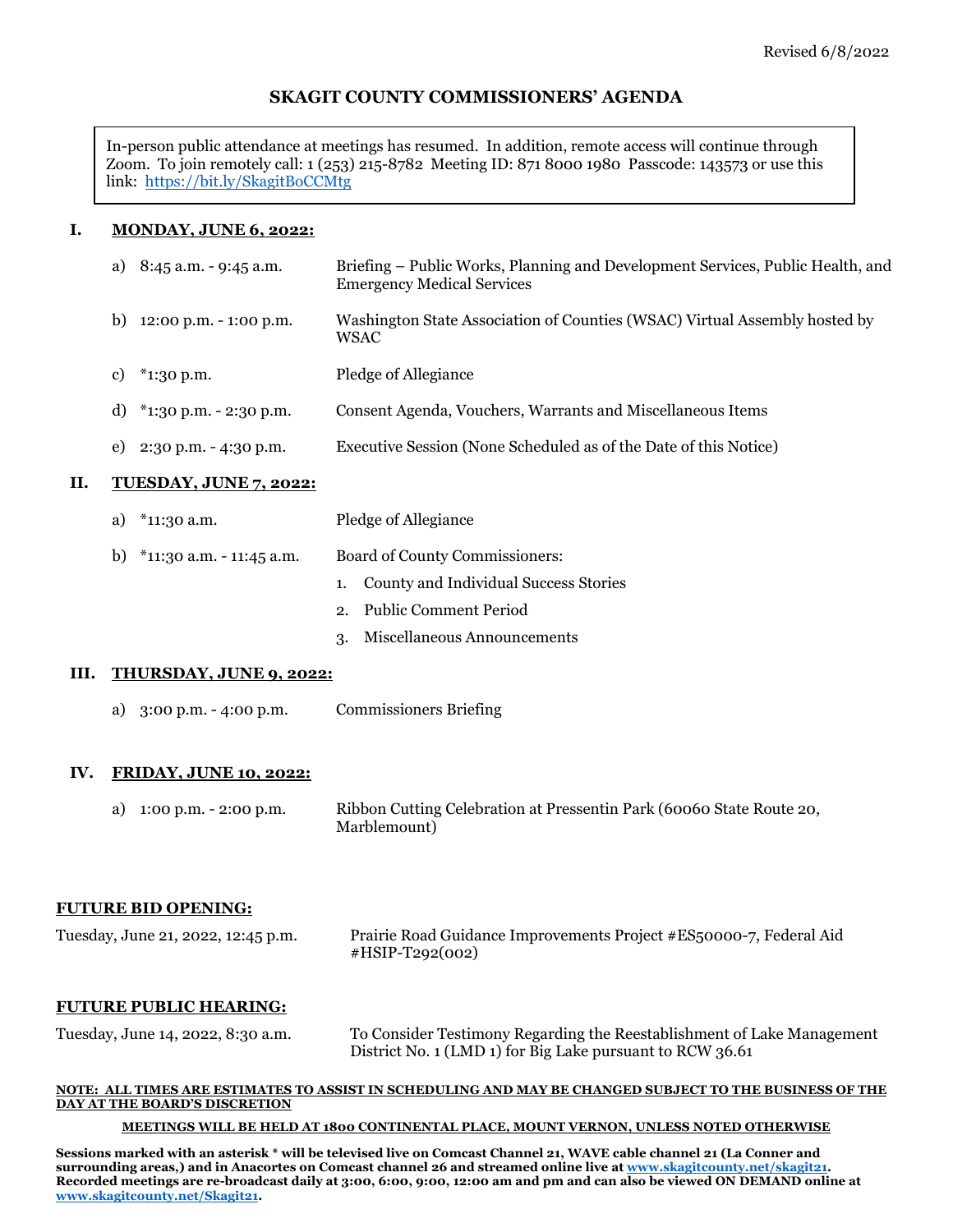# **1. CONSENT AGENDA FOR Monday, June 6, 2022 (items 1 through 27):**

## a) COMMISSIONERS:

- 1. Record of the Proceedings for Monday, May 23, 2022.
- 2. Record of the Proceedings for Tuesday, May 24, 2022.
- Record of the Proceedings for Thursday, May 26, 2022.
- Resolution to appoint Laurie Gere to the Skagit County Ferry Advisory Committee for Washington State. Laurie Gere shall fill the unexpired term of Duane Clark. Ms. Gere's term expires on July 31, 2024.
- Resolution to appoint members to the Forest Advisory Board. Jamie Hillery will fill a vacancy in District 2 with a term that expires on December 31, 2023. Kris McCall will fill a vacancy in District 3 with a term that expires on December 31, 2024.
- Resolution to appoint Florence Brady and Stephanie Henning to serve on the Upper Skagit Library Board of Trustees. Florence Brady's term shall continue until December 31, 2026. Stephanie Henning's term shall continue until December 31, 2024.

## b) ADMINISTRATIVE SERVICES:

Amendment No. 1 to Personal Services Agreement No. C20220091 with SBrand Solutions to assist Skagit County with the development of an organizational strategic plan. This Amendment updates Exhibit D (Project Proposal) and increases compensation by \$15,000. Total compensation shall not exceed \$65,000. The term remains the same and shall continue until December 31, 2022. All other terms and conditions of the original Agreement shall remain in effect.

## c) BUDGET AND FINANCE:

Resolution to set the statutory dates pursuant to RCW 36.40 for the FY 2023 Skagit County budget cycle.

# d) FACILITIES MANAGEMENT:

- Amendment No. 1 to Vendor Services Agreement No. C20220030 with RFI Enterprises, Inc. dba RFI Communications to provide all labor, demolition, materials, equipment, and supervision for the installation of a new door access control system that integrates into the current Skagit County Keri system at the Guemes Ferry Terminal, located at 500 I Avenue in Anacortes. This Amendment increases compensation by \$11.29 to cover the Anacortes tax rate of 8.8%. Total compensation shall not exceed \$12,274.94. The term remains the same and shall continue until December 31, 2022. All other terms and conditions of the original Agreement shall remain in effect.
- Vendor Services Agreement with Campbell Underground LLC to provide annual backflow preventor testing and maintenance at Skagit County owned properties. Total compensation shall not exceed \$25,000. The Agreement shall commence on the date of execution and continue for two years.
- Vendor Services Agreement with Valley Gutter Service to install new gutters and downspouts at the Skagit County Bayview Garage and Regional Food Distribution Center. Total compensation shall not exceed \$3,000. The Agreement is ratified to commence on May 11, 2022 and continue for 5 months.
- Vendor Services Agreement with Diane's Tank Removal Service, LLC for the removal of an underground heating oil fuel storage tank from the Mount Vernon Senior Center. Compensation shall not exceed \$15,000. The Agreement shall commence on the date of execution and continue until December 31, 2022.

# e) INFORMATION SERVICES:

- Amendment No. 1 to Service Agreement No. C20200459 with RFI Communications and Security Systems, #351-2002373, to provide preventative maintenance services for County Access Control Systems located at various locations owned by Skagit County. This Amendment increases compensation by \$12,569.69 for software maintenance. Total compensation shall not exceed \$45,268.19 plus any taxes. The term remains the same and shall continue until September 8, 2023. All other terms and conditions of the original Agreement shall remain in effect.
- Amendment No. 1 to Vendor Services Agreement No. C20210310 with Pogo Zone to provide wireless internet service for the Guemes Island Ferry Terminal. This Amendment adds wireless service internet access to another location: Mount Vernon Senior Center, 1401 Cleveland Avenue, Mount Vernon. Compensation includes an installation fee in the amount of \$200 and a monthly fee of \$100. The term remains the same and shall continue until July 6, 2024. All other terms and conditions of the original Agreement shall remain in effect.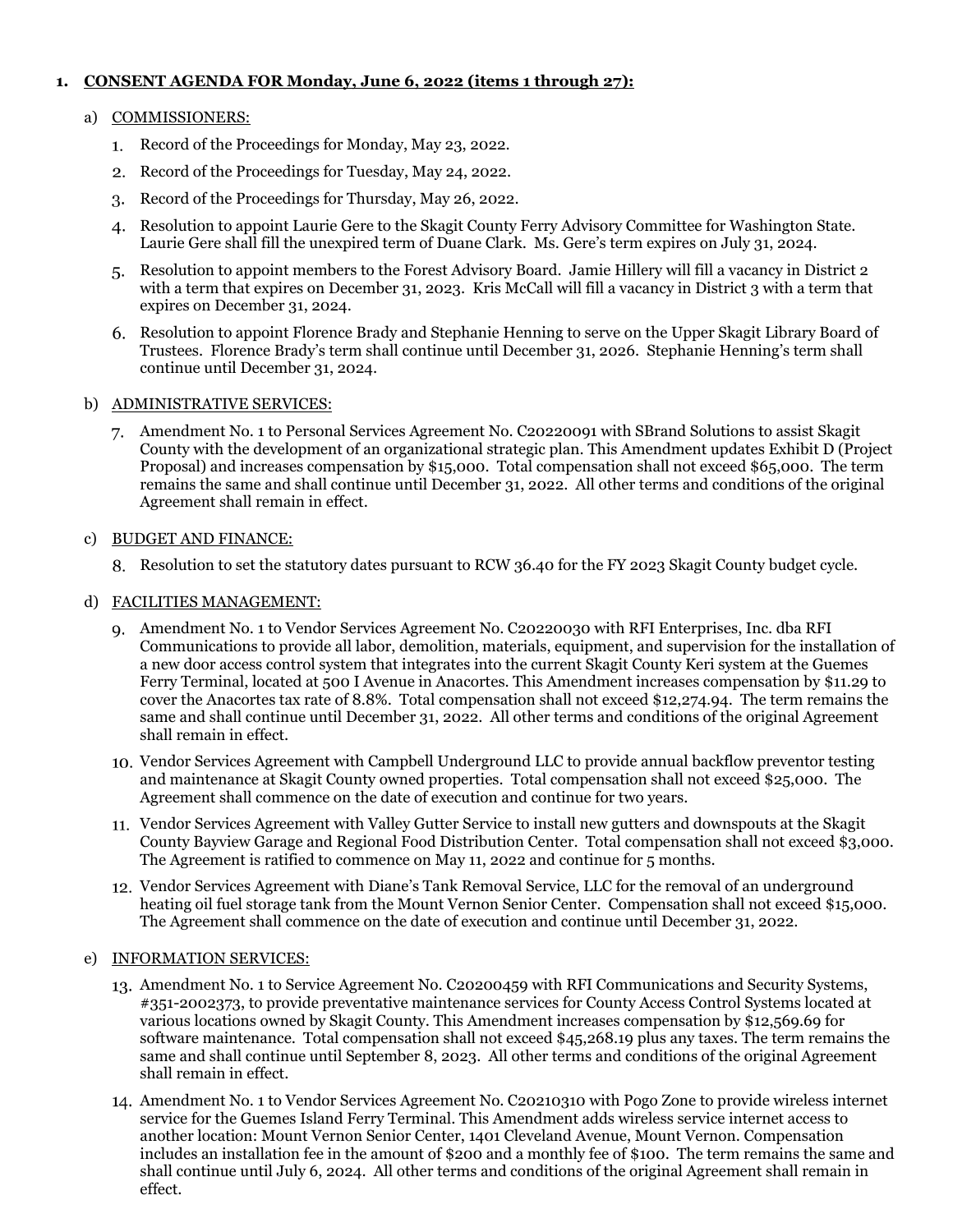# CONSENT AGENDA – MONDAY, JUNE 6, 2022 Page 2 of 3

## f) PARKS, RECREATION AND FAIR:

Vendor Services Agreement with Good Works Fencing to replace two 4'' posts and replace the existing 20' double drive gate that was recently damaged at the Skagit County Fairgrounds from a hit and run. Compensation shall not exceed \$3,000. The Agreement shall commence on the date of execution and continue for one year.

# g) PUBLIC HEALTH:

- 16. Personal Services Agreement with Eric Chambers to provide professional planning and grant application writing services as grant opportunities arise as directed by Public Health. Compensation shall not exceed \$15,000 and is based on an hourly rate schedule. The Agreement is ratified to commence on May 1, 2022 and continue until December 31, 2022.
- 17. Memorandum of Agreement with State of Washington Department of Veterans Affairs, WDVA Contract No. 305E-22-013, to provide information and assistance to veterans and their families in processing claims applications. No compensation is associated with this agreement. The Agreement is ratified to commence on January 1, 2022 and continue through December 31, 2022.
- Amendment No. 4 to Personal Services Agreement No. C20200215 with Maureen Pettitt to assist Skagit County Public Health with on-going data collection and analysis regarding COVID-19 to begin to plan for emerging health needs when epidemiology capacity both locally and at a state level is overextended due to the pandemic. This Amendment extends the Agreement to December 31, 2022 to complete the departments strategic planning process. Compensation remains the same and shall not exceed \$70,000. All other terms and conditions of the original Agreement and prior Amendments shall remain in effect.

## h) PUBLIC WORKS:

- Resolution awarding the bid for the Hydraulic Maintenance and Repair Services two-year contract to Everett Hydraulics, Inc. in the amount of \$100,000.
- Resolution awarding the bid and appropriating funds for the Upper Finney Creek Bridge (Seismic Retrofit) Project #ES40039-2, Federal Aid #BHOS-2029(057) to IMCO General Construction, Inc. in the amount of \$2,325,222.
- Amendment No. 1 to Skagit County Agreement No. C20210470 with the State of Washington Department of Ecology (Shorelands Northwest Straits Agreement No. SEANWS-2021-SkCoPW-00003) to support Skagit County Marine Resources Committee (MRC) operations and projects. This Amendment changes the state funding source and revises the start date of the Agreement to July 1, 2021. The end of the term remains the same and shall continue until September 30, 2023. Compensation remains the same and shall not exceed \$196,000. All other terms and conditions of the original Agreement shall remain in effect.
- Amendment No. 1 to Local Agency A&E Professional Services Negotiated Hourly Rate Consultant Agreement No. C20200514 with KPFF Consulting Engineers for the design and preparation of the plans and specifications to determine the costs and project durations of a full bridge replacement, rather than a retrofit, of the Upper Finney Creek Bridge No. 40093, Project #ES40093-2. This Amendment extends the term of the Agreement to October 31, 2023 and increases compensation by \$325,937.87 for construction inspection, materials testing, and support services during the construction phase. Total compensation shall not exceed \$928,147.21. All other terms and conditions of the original Agreement shall remain in effect.
- 23. Services and Funding Agreement with Puget Sound Energy, Inc. (No. 4600015395) for the Ovenell Slough Fish Passage (Cedar Grove Culvert Replacement) Project #WA402229. Skagit County is restoring Ovenell Slough by improving an undersized culvert with the installation of a pedestrian bridge. Compensation to Skagit County shall not exceed \$200,000. The Agreement is ratified to commence on May 6, 2022 and continue through December 29, 2023.
- Personal Services Agreement with Northwest Aquatic Eco-Systems to provide aquatic plant management services for Lake Management District No. 3 for Lakes Erie and Campbell (LMD 3) to continue implementing the control strategy to manage noxious aquatic plants such as Eurasian milfoil, fragrant water lilies, yellow flag iris, purple loosestrife, and other nuisance aquatic vegetation. Total compensation shall not exceed \$47,865 which is based on a fee schedule and is funded by annual assessments collected from the residents of LMD 3. The Agreement is ratified to commence on June 1, 2022 and continue until May 31, 2023.
- Personal Services Agreement with Northwest Aquatic Eco-Systems to provide aquatic plant and algae management services for Lake Management District No. 4 for Clear and Beaver Lakes (LMD 4) to continue implementing a control strategy to manage noxious aquatic plants such as Eurasian milfoil, fragrant water lilies, and other nuisance aquatic vegetation. Total compensation shall not exceed \$22,401 which is based on a fee schedule and is funded by annual assessments collected from the residents of LMD 4. The Agreement is ratified to commence on June 1, 2022 and continue until May 31, 2023.